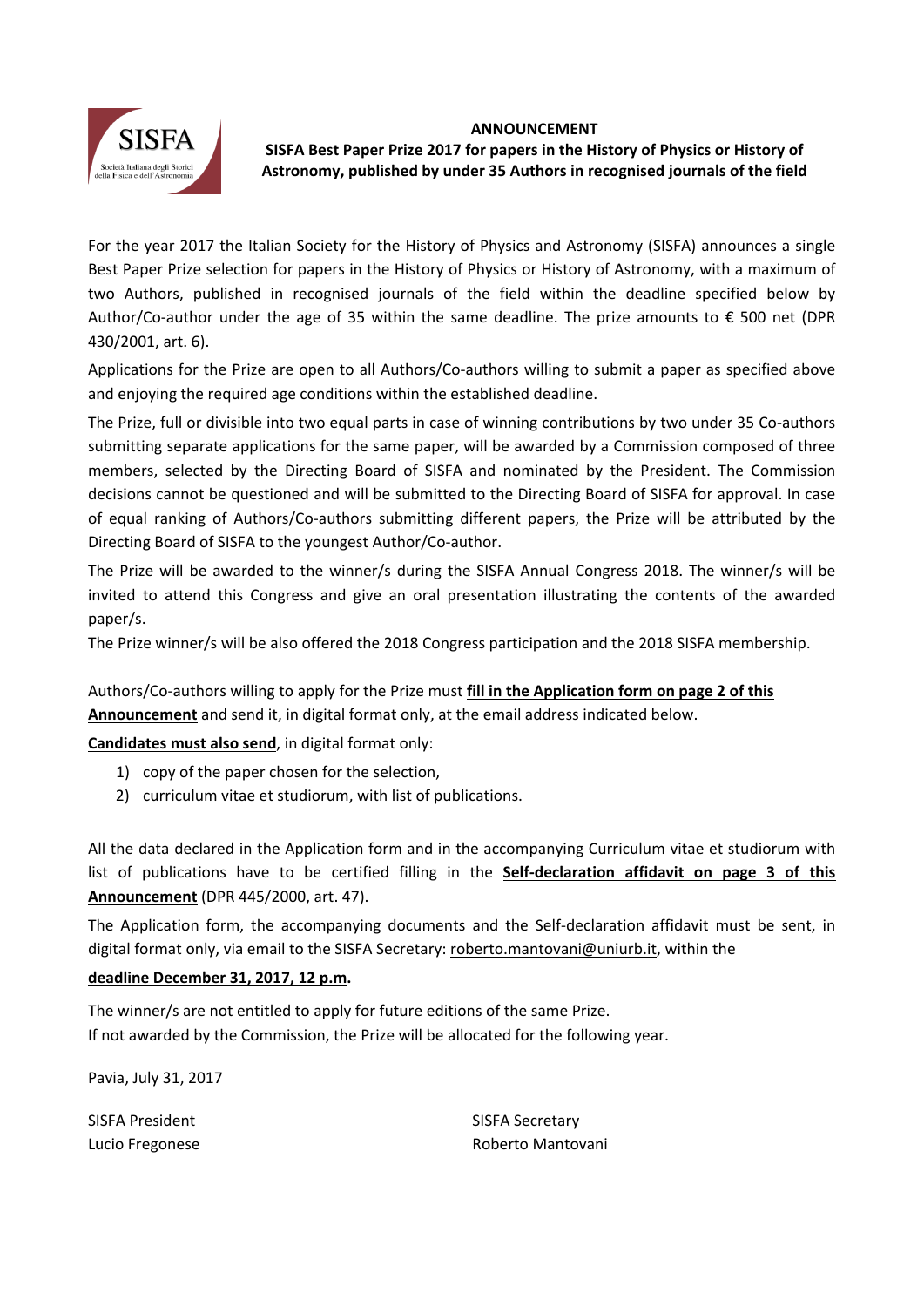### **APPLICATION FORM**

**SISFA Best Paper Prize 2017 for papers in the History of Physics or Astronomy, published by under 35 authors in recognized journals of the field (see Prize selection conditions described above)** 

Please, fill in the boxes typing the text or using black ink

\* = boxes mandatory to be filled in

\*

#### **Presentation deadline: 12 p.m. December 31, 2017**

at the e-mail address: roberto.mantovani@uniurb.it

| <b>DATA</b>                    |        |  |  |  |  |
|--------------------------------|--------|--|--|--|--|
| *Name - Surname                | $\ast$ |  |  |  |  |
| *Place of birth (Town/Country) | $\ast$ |  |  |  |  |
| *Date of birth                 | $\ast$ |  |  |  |  |
| *Permanent residence address   | $\ast$ |  |  |  |  |
| *e-mail address                | $\ast$ |  |  |  |  |
| Phone number                   |        |  |  |  |  |
| Institution                    |        |  |  |  |  |
| Address                        |        |  |  |  |  |
| Current professional position  |        |  |  |  |  |
| *Place and date                | $\ast$ |  |  |  |  |
| *Signature                     | $\ast$ |  |  |  |  |

\*IF APPLYING AS CO‐AUTHOR OF A PAPER WRITTEN TOGETHER WITH ANOTHER AUTHOR (the latter applying or not for the Prize), the Candidate/s must supply all the necessary elements to recognise his/her/their own contributions and the form of cooperation with the other Author (max. 500 words) [omission of this piece of information entails exclusion from the selection procedure]: